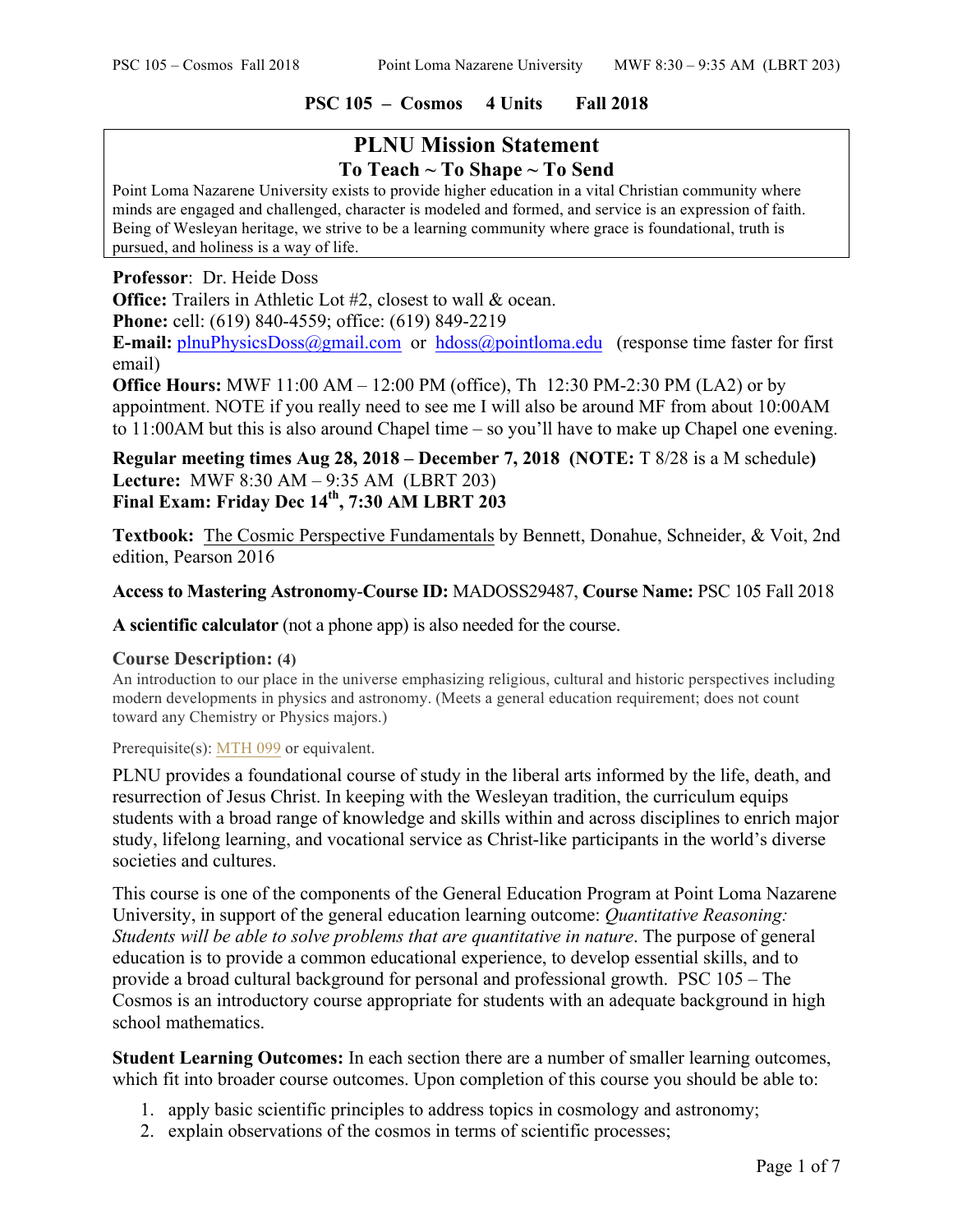- 3. apply a scientific approach to ask and address questions about our planet, solar system, galaxy, and universe;
- 4. solve quantitative and qualitative problems relevant to introductory astronomy and interpret solutions.
- 5. discuss how modern science relates to human culture and the origins of cosmology;
- 6. discuss common views on the integration of science and faith.

**Pre-class Assignments:** Reading and pre-class questions are due by 11:59 PM the night before class, except for the first class. The pre-class questions are on our class site in Mastering Astronomy at www.masteringastronomy.com. These usually consist of questions and simple problems related to each section of the reading assignment. Pre-class assignments are 5% of the overall grade.

**Homework:** Weekly homework assignments, besides the readings and pre-class questions, can be found on our class site in Mastering Astronomy at www.masteringastronomy.com. Homeworks consist of chapter problem sets in Mastering Astronomy at www.masteringastronomy.com. These chapter problem sets are worth 15% of your overall grade and are due by 11:59 PM as on the date noted in the syllabus and in mastering astronomy. Points earned during class and class projects that might come up during the semester will also be included in the homework grade.

There will also be some short in class essays that will fall under this category. These were originally designed as homework problems, but will now be given during class at various points during the semester.

Late Work: Late work will not be accepted unless there is a documented emergency. Assignments are due as noted on the syllabus and on Mastering Astronomy. Incompletes are only assigned in extremely unusual circumstances.

# *You must take ALL the exams and the final in order to pass the class***.**

**Papers & Projects:** There will be various papers and projects assigned throughout the semester. These will be equally weighted and total 20% of your overall grade. The assignments and due dates will be discussed in class, and posted on canvas.

**Exams:** There will be four in-class exams during the semester comprising 40% of your grade. There is also a final exam (worth 20% of your overall grade). Partial credit for non-multiple choice problems will be given for correct reasoning at any step of a problem, but only if it is communicated clearly enough for me to understand. For problems that call for providing your work or explanation, no credit will be given for an answer alone; the method or reasoning must also be shown.

**Missed Exam Policy:** No make-up exams are allowed except for warranted circumstances. Arrangements must be made with me as soon as possible.

Final Exam: Date and Time: The final exam date and time is set by the university at the beginning of the semester and may not be changed by the instructor. This schedule can be found on the university website and in the course calendar. No requests for early examinations will be approved. Only in the case that a student is required to take three exams during the same day of finals week, is an instructor authorized to consider changing the exam date and time for that particular student. Successful completion of this class requires taking the final examination on its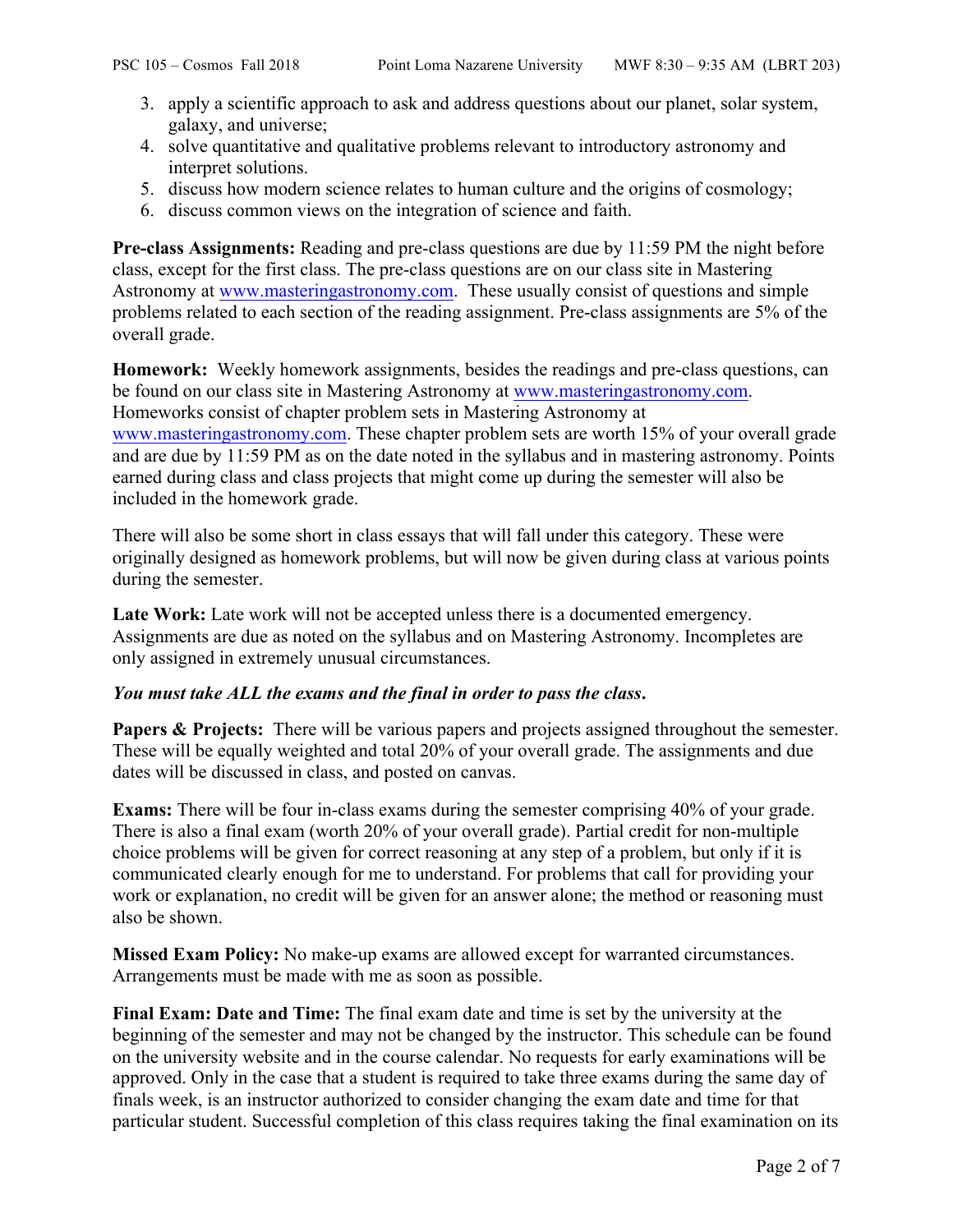scheduled day, **FINAL EXAM: Friday Dec 14th, 7:30 AM LBRT 201**. The final examination schedule is posted on the Class Schedules site. No requests for early examinations or alternative days will be approved. The final exam is worth 20% of your grade.

**Final Course Grade:** The points you receive during the course are weighted accordingly:

| Component         | Weight                    |
|-------------------|---------------------------|
| Pre-Class         | $5\%$                     |
| Homework          | 15%                       |
| Papers & Projects | 20%                       |
| Tests $(4)$       | (equally weighted)<br>40% |
| Final Exam        | 20%                       |

| A        | $A-$      | $B+$      | B           | B-        | $C+$      | $\sqrt{ }$<br>◡ | $\mathbf{C}$ | $D+$      |           | D-              |
|----------|-----------|-----------|-------------|-----------|-----------|-----------------|--------------|-----------|-----------|-----------------|
| $S \geq$ | 91.5      | 89.5      | 86.5        | 82.5      | 79.5      | 76.5            | 72.5         | 69.5      | 66.5      | 62.5            |
| 91.5     | $>S \geq$ | $>S \geq$ | $>S^{\geq}$ | $>S \geq$ | $>S \geq$ | $>S \geq$       | $>S \geq$    | $>S \geq$ | $>S \geq$ | >S <sub>2</sub> |
|          | 89.5      | 86.5      | 82.5        | 79.5      | 76.5      | 72.5            | 69.5         | 66.5      | 62.5      | 59.5            |

The grade you earn in this course is based on the following scale:

## **Department Mission:**

The Physics and Engineering Department at PLNU provides strong programs of study in the fields of Physics and Engineering. Our students are well prepared for graduate studies and careers in scientific and engineering fields. We emphasize a collaborative learning environment, which allows students to thrive academically, build personal confidence, and develop interpersonal skills. We provide a Christian environment for students to learn values and judgment, and pursue integration of modern scientific knowledge and Christian faith.

## **PLNU Attendance and Participation Policy:**

Attendance is expected at each class session. In the event of an absence you are responsible for the material covered in class and the assignments given that day.

Regular and punctual attendance at all classes is considered essential to optimum academic achievement. If the student is absent from more than 10 percent of class meetings, the faculty member can file a written report, which may result in de-enrollment. If the absences exceed 20 percent, the student may be de-enrolled without notice until the university drop date or, after that date, receive the appropriate grade for their work and participation. See

http://catalog.pointloma.edu/content.php?catoid=24&navoid=1581#Class\_Attendance in the Undergraduate Academic Catalog.

## **Class Enrollment:**

It is the student's responsibility to maintain his/her class schedule. Should the need arise to drop this course (personal emergencies, poor performance, etc.), the student has the responsibility to follow through (provided the drop date meets the stated calendar deadline established by the university), not the instructor. Simply ceasing to attend this course or failing to follow through to arrange for a change of registration (drop/add) may easily result in a grade of F on the official transcript.

## **Academic Accommodations:**

While all students are expected to meet the minimum standards for completion of this course as established by the instructor, students with disabilities may require academic adjustments, modifications or auxiliary aids/services. At Point Loma Nazarene University (PLNU), these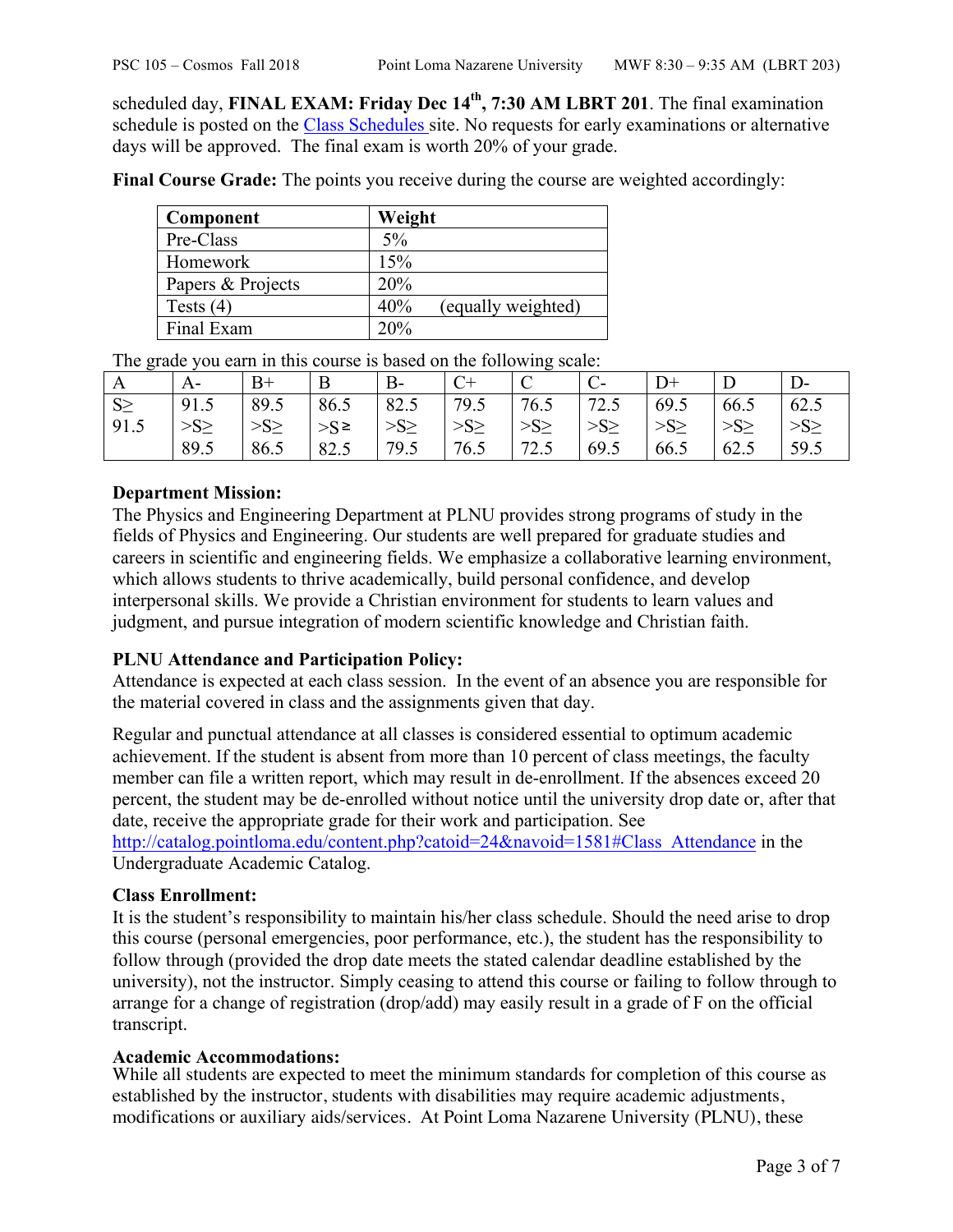students are requested to register with the Disability Resource Center (DRC), located in the Bond Academic Center. (DRC@pointloma.edu or 619-849-2486). The DRC's policies and procedures for assisting such students in the development of an appropriate academic adjustment plan (AP) allows PLNU to comply with Section 504 of the Rehabilitation Act and the Americans with Disabilities Act. Section 504 (a) prohibits discrimination against students with special needs and guarantees all qualified students equal access to and benefits of PLNU programs and activities. After the student files the required documentation, the DRC, in conjunction with the student, will develop an AP to meet that student's specific learning needs. The DRC will thereafter email the student's AP to all faculty who teach courses in which the student is enrolled each semester. The AP must be implemented in all such courses.

If students do not wish to avail themselves of some or all of the elements of their AP in a particular course, it is the responsibility of those students to notify their professor in that course. PLNU highly recommends that DRC students speak with their professors during the first two weeks of each semester about the applicability of their AP in that particular course and/or if they do not desire to take advantage of some or all of the elements of their AP in that course.

## **Credit Hour:**

In the interest of providing sufficient time to accomplish the stated course learning outcomes, this class meets the PLNU credit hour policy for any 4 unit class delivered over 15 weeks. Specific details about how the class meets the credit hour requirements can be provided upon request.

### **Copyright Protected Materials:**

Point Loma Nazarene University, as a non-profit educational institution, is entitled by law to use materials protected by the US Copyright Act for classroom education. Any use of those materials outside the class may violate the law.

## **PLNU Academic Honesty Policy:**

Students should demonstrate academic honesty by doing original work and by giving appropriate credit to the ideas of others. Academic dishonesty is the act of presenting information, ideas, and/or concepts as one's own when in reality they are the results of another person's creativity and effort. A faculty member who believes a situation involving academic dishonesty has been detected may assign a failing grade for that assignment or examination, or, depending on the seriousness of the offense, for the course. Faculty should follow and students may appeal using the procedure in the university Catalog. See

http://catalog.pointloma.edu/content.php?catoid=24&navoid=1581#Academic\_Honesty for definitions of kinds of academic dishonesty and for further policy information.

**FERPA Policy:** In compliance with federal law, neither PLNU student ID nor social security number should be used in publicly posted grades or returned sets of assignments without student written permission. This class will meet the federal requirements by distributing grades and papers individually. Also, in compliance with FERPA, you will be the only person given information about your progress in this class unless you have designated others to receive it in the "Information Release" section of the student portal. See Policy Statements in the undergrad academic catalog.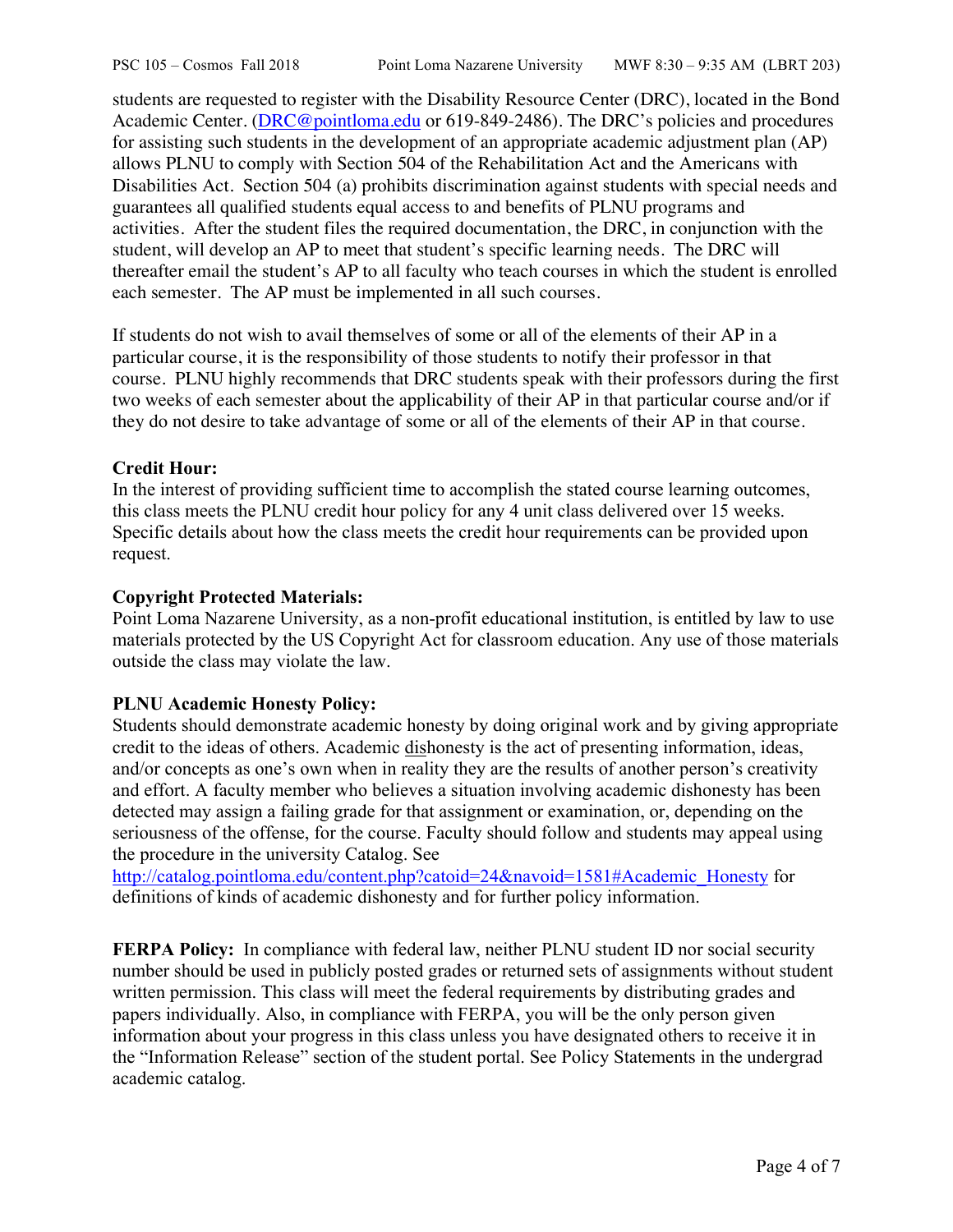| Date             | ado by 11.99 The the hight before easy except the first day. If we are due by 11.99 The on the date hotel.<br><b>Topics</b> | <b>Assignments</b>                        |  |  |
|------------------|-----------------------------------------------------------------------------------------------------------------------------|-------------------------------------------|--|--|
| 8/28/18          | Science and Faith                                                                                                           | Preclass 1 due 8/29                       |  |  |
| $T =$            | Math review                                                                                                                 | Paper 1 due 9/8                           |  |  |
| <b>Monday</b>    | 1.1 The Scale of the Universe                                                                                               | HW ch $1$ due $9/1$                       |  |  |
| schedule         | 1.2 The History of the Universe                                                                                             | HW Mastering Astro due 9/1                |  |  |
| 8/29/18          | 1.3 Defining Planets                                                                                                        | PC 1 due by 11:59 PM 8/28                 |  |  |
| W                | 2.1 Understanding the seasons                                                                                               | PC 2 due                                  |  |  |
| 8/31/18          | 2.2 Understanding the Moon                                                                                                  | PC 3 due by 11:59 PM 8/30                 |  |  |
| F                | 2.3 The Puzzle of Planetary Motion                                                                                          | HW ch1due                                 |  |  |
|                  |                                                                                                                             | HW Mastering Astro due                    |  |  |
|                  |                                                                                                                             | P0 due 10/17 (observations)               |  |  |
| 9/3/18           | Labor Day - NO CLASSES                                                                                                      |                                           |  |  |
| M                |                                                                                                                             |                                           |  |  |
| 9/5/18           | 3.1 From Earth-Centered to Sun-Centered                                                                                     | PC 4 due by 11:59 PM 9/4                  |  |  |
| W                | 3.2 Hallmarks of Science                                                                                                    | HW ch 2 due                               |  |  |
| 9/7/18           | 3.3 The Fact and Theory of Gravity                                                                                          | PC 5 due by 11:59 PM 9/6                  |  |  |
| F                | 4.1 Characteristics of the Solar System                                                                                     | HW ch 3 due                               |  |  |
|                  |                                                                                                                             |                                           |  |  |
| 9/10/18          | 4.2 The Birth of the Solar System                                                                                           | PC 6 due by 11:59 PM 9/9                  |  |  |
| M                | 4.3 The Age of the Solar System                                                                                             | Paper 2 due                               |  |  |
| 9/12/18          | catch up/review/math practice                                                                                               | PC 7 due by 11:59 PM 9/11                 |  |  |
| W                |                                                                                                                             | HW ch 4 due                               |  |  |
| 9/14/18          | <b>EXAM 1 chapters 1-4</b>                                                                                                  | P1 (our solar system) due 9/14            |  |  |
| F                |                                                                                                                             | PC 8 due by 11:59 PM 9/13                 |  |  |
| 9/17/18          | 5.1 Terrestrial Surfaces and Atmospheres                                                                                    | PC 9 due by 11:59 PM 9/16                 |  |  |
| M                | 5.2 Histories of Terrestrial Worlds                                                                                         |                                           |  |  |
| 9/19/18          | 5.2 Histories of Terrestrial Worlds                                                                                         | PC 10 due by 11:59 PM 9/18                |  |  |
| W<br>9/21/18     | 5.3 Global Warming                                                                                                          |                                           |  |  |
| ${\bf F}$        | 6.1 Jovian Planets, Rings, and Moons                                                                                        | PC 11 due by 11:59 PM 9/20<br>HW ch 5 due |  |  |
| 9/24/18          | 6.2 Asteroids, Comets, and the Impact Threat<br>6.3 Extinction of the Dinosaurs                                             | PC 12 due by 11:59 PM 9/23                |  |  |
| M                | 7.1 Detecting Planets Around Other Stars                                                                                    |                                           |  |  |
| 9/26/18          | 7.2 Characteristics of Extrasolar Planets                                                                                   | PC 13 due by 11:59 PM 9/25                |  |  |
| W                | 7.3 Extrasolar Planets and the Nebular Theory                                                                               | HW ch 6 due                               |  |  |
| 9/28/18          | catch up / math / presentations                                                                                             | PC 14 due by 11:59 PM 9/27                |  |  |
| $\boldsymbol{F}$ |                                                                                                                             | P2 (space missions) due 9/28              |  |  |
| 10/1/18          | Presentations / Review / math practice                                                                                      | PC 15 due by 11:59 PM 9/30                |  |  |
| M                |                                                                                                                             | HW ch 7 due                               |  |  |
| 10/3/18          | Exam 2 chapters 5,6,7                                                                                                       | PC 16 due by 11:59 PM 10/2                |  |  |
| W                |                                                                                                                             |                                           |  |  |

**Tentative Course Schedule – subject to updates.** Unless otherwise noted: Pre-class assignments are due by 11:59 PM the night before class except the first day. HWs are due by 11:59 PM on the date listed.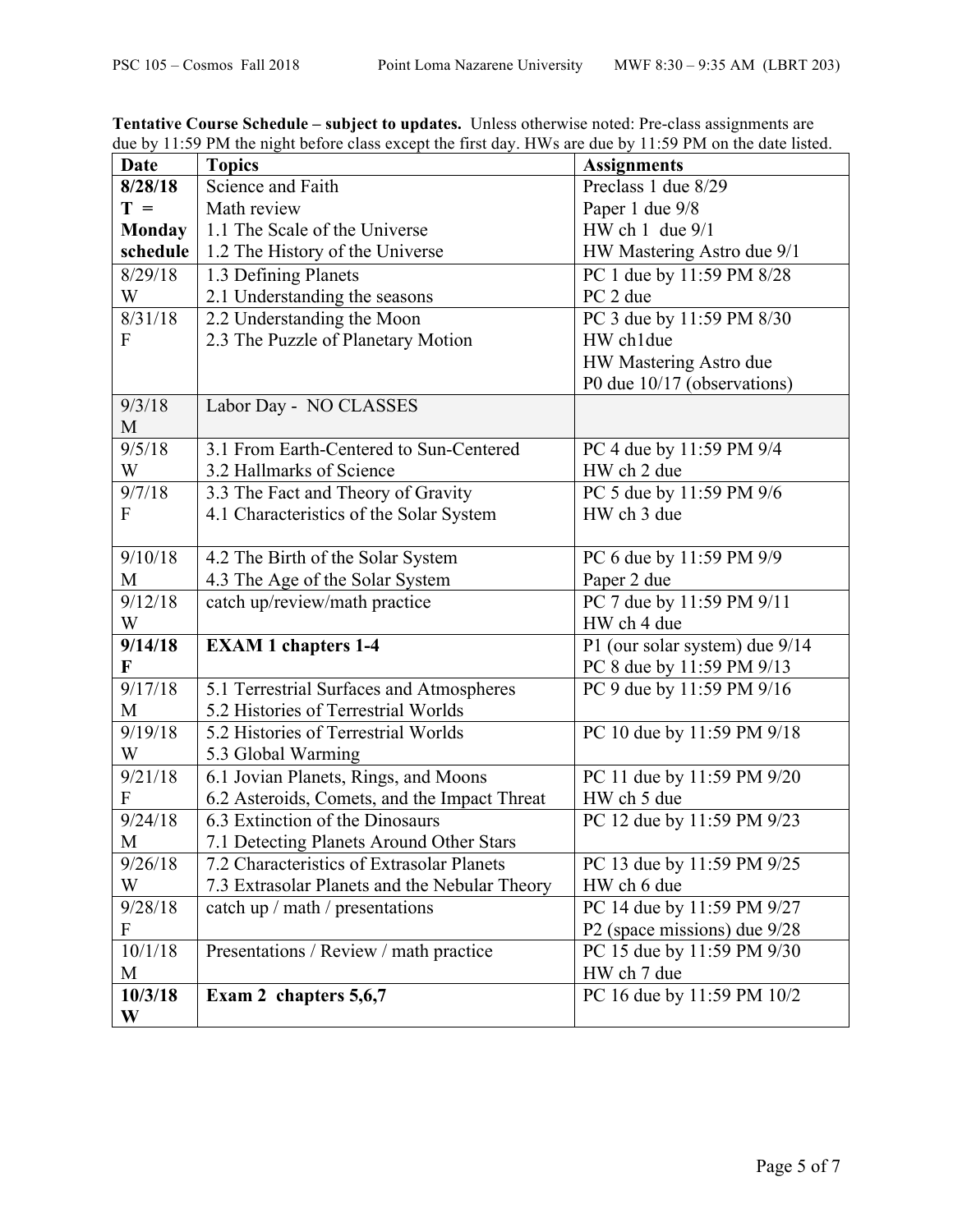| <b>Date</b> | <b>Topics</b>                                 | <b>Assignments</b>                      |
|-------------|-----------------------------------------------|-----------------------------------------|
| 10/5/18     | 8.1 Properties of the Sun                     | PC 17 due by 11:59 PM 10/4              |
| F           | 8.2 Properties of Other Stars                 |                                         |
| 10/8/18     | 8.2 Properties of Other Stars                 | PC 18 due by 11:59 PM 10/7              |
| M           | 8.3 Visualizing Patterns Among Other Stars    |                                         |
| 10/10/18    | 9.1 Lives in the Balance                      | PC 19 due by 11:59 PM 10/9              |
| W           | 9.2 Star Death                                | HW ch 8 due                             |
| 10/12/18    | 9.3 Testing Stellar Models with Star Clusters | PC 20 due by 11:59 PM 10/11             |
| F           | 10.1 White Dwarfs and Neutron Stars           |                                         |
| 10/15/18    | 10.1 White Dwarfs and Neutron Stars           | PC 21 due by 11:59 PM 10/14             |
| M           | 10.2 Black Holes                              |                                         |
| 10/17/18    | 10.2 Black Holes                              | PC 22 due by 11:59 PM 10/16             |
| W           | 10.3 Searching for Black Holes                | HW ch 9 due                             |
|             |                                               | P0 (observations) due 10/17             |
| 10/19/18    | Oct 19 Fall Break no classes                  |                                         |
| F           |                                               |                                         |
| 10/22/18    | catch up / math review / presentations        | PC 23 due by 11:59 PM 10/21             |
| M           |                                               | P3 (stars) due $10/22$                  |
| 10/24/18    | math review / presentations                   | PC 24 due by 11:59 PM 10/23             |
| W           |                                               | HW ch 10 due                            |
| 10/26/18    | Exam 3 Chapters 8, 9, 10                      | PC 25 due by 11:59 PM 10/25             |
| F           |                                               |                                         |
| 10/29/18    | 11.1 Our Galaxy: The Milky Way                | PC 26 due by 11:59 PM 10/28             |
| M           | 11.2 Galaxies Beyond the Milky Way            |                                         |
|             |                                               |                                         |
| 10/31/18    | 11.2 Galaxies Beyond the Milky Way            | PC 27 due by 11:59 PM 10/30             |
| W           | 11.3 Seeking Supermassive Black Holes         |                                         |
| 11/2/18     | 11.3 Seeking Supermassive Black Holes         | PC 28 due by 11:59 PM 11/1              |
| F           | 12.1 Measuring Cosmic Distances               | HW ch 11 due                            |
| 11/5/18     | 12.2 The Implications of Hubble's Law         | PC 29 due by 11:59 PM 11/4              |
| M           | 12.3 Observing Galaxy Evolution               |                                         |
| 11/7/18     | 12.3 Observing Galaxy Evolution               | PC 30 due by 11:59 PM $\overline{11/6}$ |
| W           | 13.1 The Big Bang Theory                      |                                         |
|             |                                               |                                         |
| 11/9/18     | 13.1 The Big Bang Theory                      | PC 31 due by 11:59 PM 11/8              |
| F           | 13.2 Evidence for the Big Bang                | HW ch 12 due                            |
| 11/12/18    | 13.3 Inflation                                | PC 32 due by 11:59 PM 11/11             |
| M           | Review                                        |                                         |
| 11/14/18    | Review / Presentations                        | PC 33 due by 11:59 PM 11/13             |
| W           |                                               | HW ch 13 due                            |
|             |                                               | P4 (galaxies) due 11/14                 |
| 11/16/18    | <b>Exam 4 Chapters 11, 12, 13</b>             | PC 34 due by 11:59 PM 11/15             |
| F           |                                               |                                         |

**Tentative Course Schedule – subject to updates.** Unless otherwise noted: Pre-class assignments are due by 11:59 PM the night before class except the first day. HWs are due by 11:59 PM on the date listed.